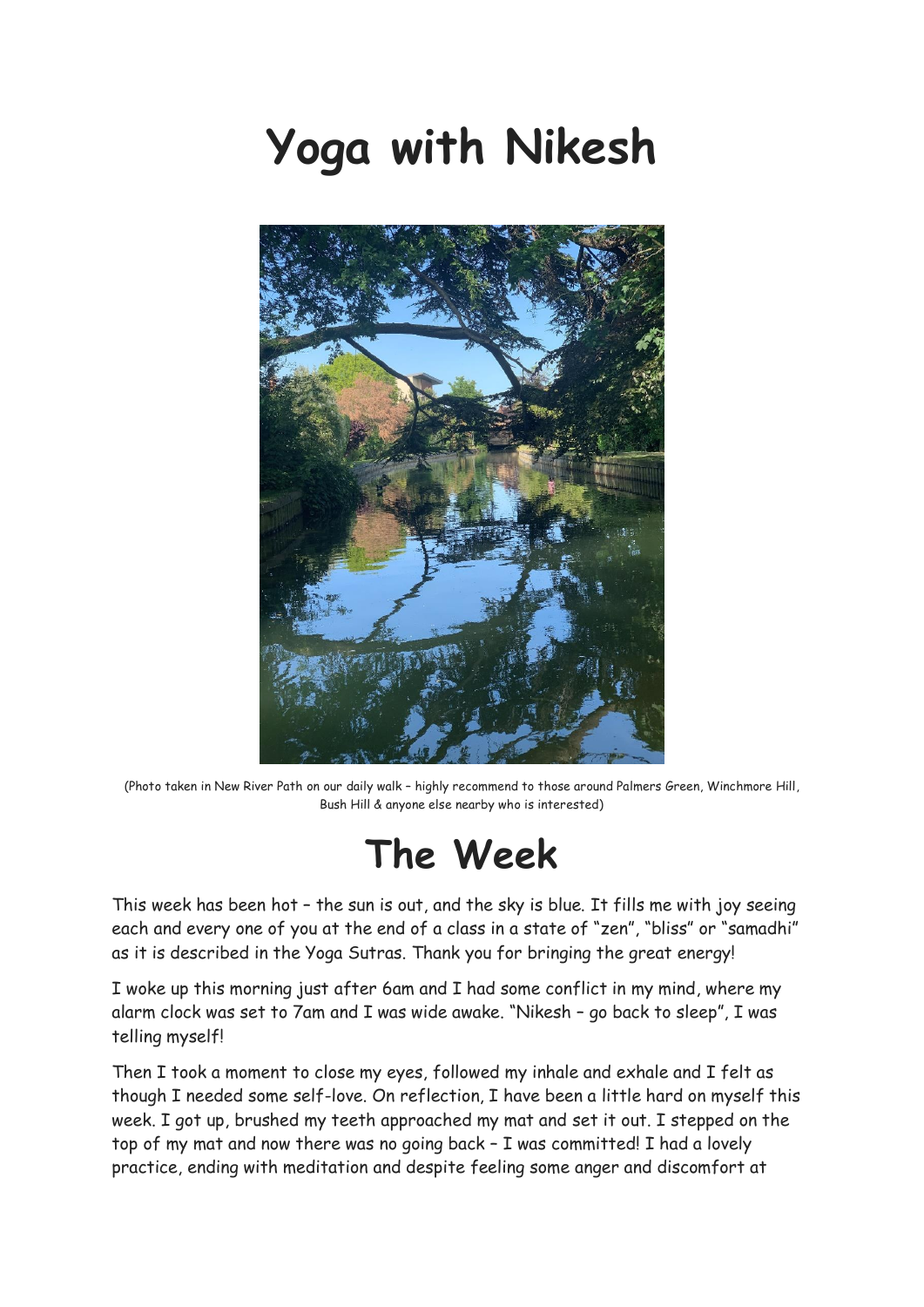times during the practice, I concluded with a thought of being happy with who I am and how I am. The day looks beautiful.

We can all be hard on ourselves. Let's try and love ourselves unconditionally...

### **7 Day Home Yoga Challenge**

30thMay 2020

*"I've just signed up for my second 7-day Yoga journey with Nikesh. Last time I focused on the excellent and varied yoga classes which helped me to understand what works for me, both in my mind and body. This time I'm keen to experience the whole package and consider being kinder to myself with my food choices and relaxation time. Nikesh is a teacher who accepts you just as you are. He is someone allows you to understand and develop your own potential with his support and kindness."*

- Participant from our 4<sup>th</sup> round of challenge

- This week we had 2 returning participants for this challenge. The challenge was tailored to cater for them based on the outcomes of their  $1<sup>st</sup>$  challenge.
- We have new comers who are doing exceedingly well and are on their Day 6 of the challenge. Keep going!

We are now taking bookings for our next round of 7 Day Home Yoga Challenge and we would be delighted to have you join us.

**[Book Now](https://www.yogawithnikesh.com/7-day)**

### **Online Yoga Classes**